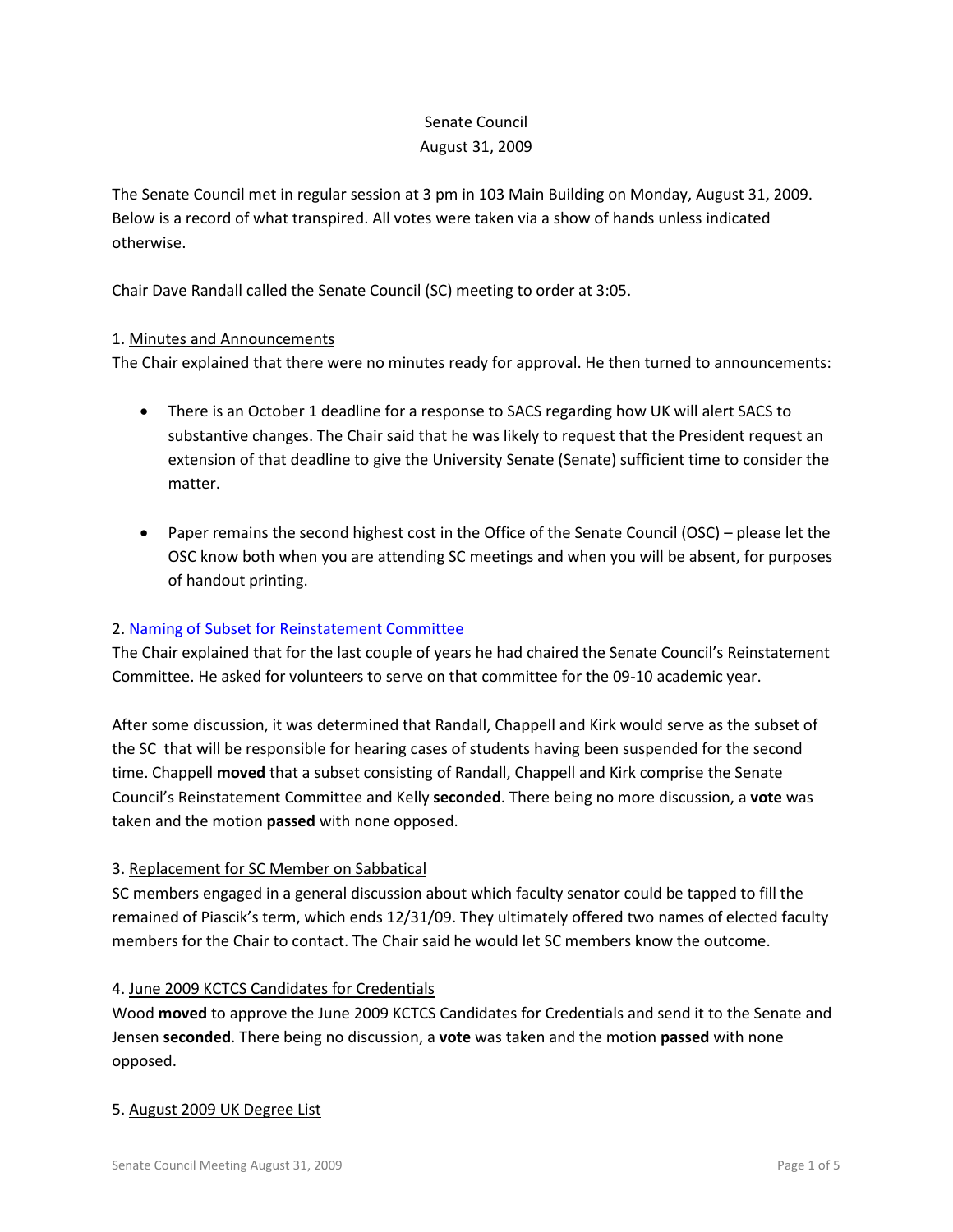Wood asked about the list, and Mrs. Brothers explained that the list contained in the handout did not contain the names of the August candidates approved by the Senate in May, although one of the summary documents did included total numbers.

Wood **moved** to approve the August 2009 UK Degree List and send it to the Senate. She noted that the chair of the Senate's Rules and Elections Committee, Davy Jones, had worked tirelessly to ensure that the online degree application process for the Graduate School conformed to requirements in the S*enate Rules* about the role of faculty in the degree application process.

Jensen asked about the items for which the degree list should be reviewed. Mrs. Brothers replied that regardless of inclusion on any degree list, if a student has not completed the requirements for their degree they will not graduate. What is far more important is ensuring that students who should be on the list to graduate are indeed on the list. If any omissions are identified, they should be emailed to Mrs. Brothers immediately.

Anderson **seconded** Woods' motion. There being no further discussion, a **vote** was taken and the motion **passed** with none opposed.

## 8. [Curricular Proposals –](http://www.uky.edu/Faculty/Senate/files/Meetings/20090831/Sigs-Syll.pdf) Two Issues

The Chair asked Mrs. Brothers to explain the first issue, that of signatures on curricular proposal forms. Mrs. Brothers explained that the need for formal signatures on proposals slowed down the curricular approval process significantly, since requiring a signature essentially "locked down" the document and prohibited future modifications. There were many instances in which the number of credit hours, etc. needed to be changed, but it was more difficult to do on a PDF document. The Academic Approvals Workgroup (AAW) had suggested a move away from signatures, instead using text descriptions of the approving body, the contact person name and contact information, etc. After some discussion, it was clear that while the SC did not object to utilizing emails from individuals as official documentation of approval by a particular entity, it was not sufficient to type the information about approvals onto the document.

Next, Mrs. Brothers discussed the issue of requiring completed syllabi for reviews of courses in the curricular approval process. The Senate had made a motion during its February 2009 meeting that regarding councils' use of the Senate's Syllabi Guidelines when reviewing courses in the academic approval process. The AAW, however, wondered about requiring only the student learning outcomes, teaching objectives and grading policies for the course under review. SC members discussed this, and determined that robust, detailed syllabi should still be required for the course review process.

The Chair noted that the SC needed to remember that approval of the tentative Senate agenda would still need to be done after the discussion on vetting teams.

## 7. Small Group Report on Vetting Teams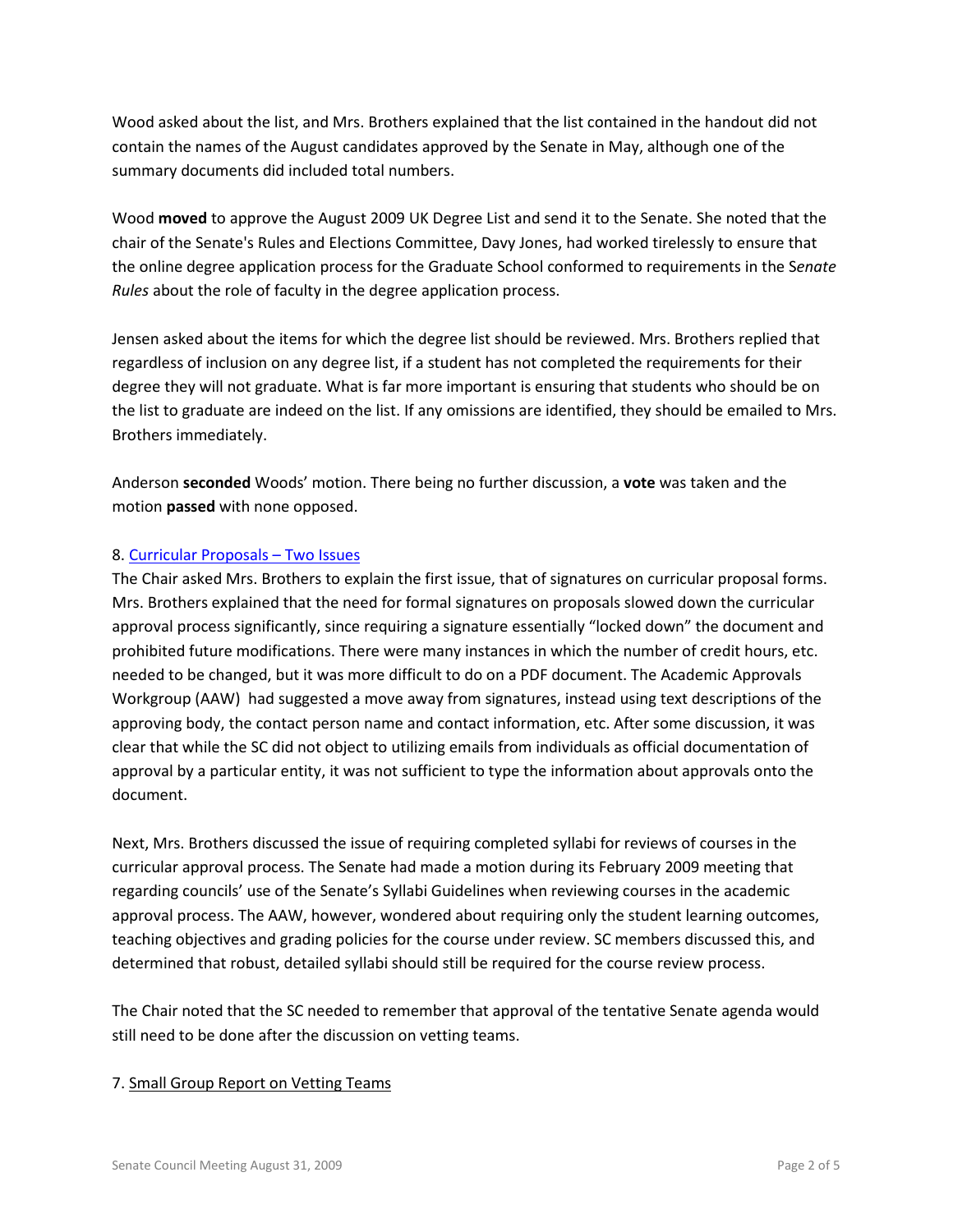Jensen, the chair of the small group, passed out a brief outline of possibilities regarding the experimental gen ed faculty vetting teams. SC members engaged in a lengthy discussion of the document, particularly the issues pertaining to the number of experimental faculty vetting teams ("vetting teams"), the number of members for each team, method of composition in the short run and for long term, and the charge of the vetting teams.

SC members spent some time discussing the optimal number of vetting teams. The consensus was that it was a good idea to start out with seven vetting teams, one for each of the four areas in Learning Outcome #1 (LO#1), and one for each of the remaining three LO.

SC members spent a lot of time considering how the composition of the vetting teams would be accomplished, along with how many members should be on each team and whether or not there was a need to specifically include those individuals who were involved in creation of Gen Ed curricular templates. There was a general consensus that there should be no more than five to seven members per committee, and that at least half of any vetting team's membership should be composed by some mechanism other than SC appointment.

The Chair summarized that the SC seemed to be leaning toward teams of seven members, with three appointed by the SC and three elected through an open nomination process, with the responsibility for appropriate disciplinary representation lying with the SC. In addition, the SC would appoint the chair of the vetting teams.

Chappell asked about the timeline for vetting teams. Provost's Liaison Greissman responded that the intent was that the vetting teams would report to the Senate in December. With the short time frame, Chappell expressed concern that it would be difficult to get sufficient numbers of faculty involved at this time of the semester, when many faculty members' schedules had already been planned out.

Chappell **moved** that the vetting teams be composed of five to seven members, with equal numbers appointed by the SC and elected by faculty, and with a chair appointed by the SC. Jensen **seconded**. Wood **offered a friendly amendment** that the motion pertain to a target size of seven, but no fewer members than five, to which both Chappell and Jensen **agreed**. Greissman suggested that a quorum of five be established, to alleviate any concern that just two individuals could show up and conduct formal business. Chappell **revised** his motion to include that language, and Jensen **agreed**.

There being no further discussion, a **vote** was taken on the motion that the vetting teams be composed of seven members with five members constituting a quorum, with equal numbers appointed by the SC and elected by faculty, with a chair appointed by the SC. There being no further discussion, a **vote** was taken and the motion **passed** with none opposed.

Next the SC deliberated on who of the faculty would be eligible for membership on the committees. Ultimately, Chappell **moved** that the selection and nomination for representation on the vetting teams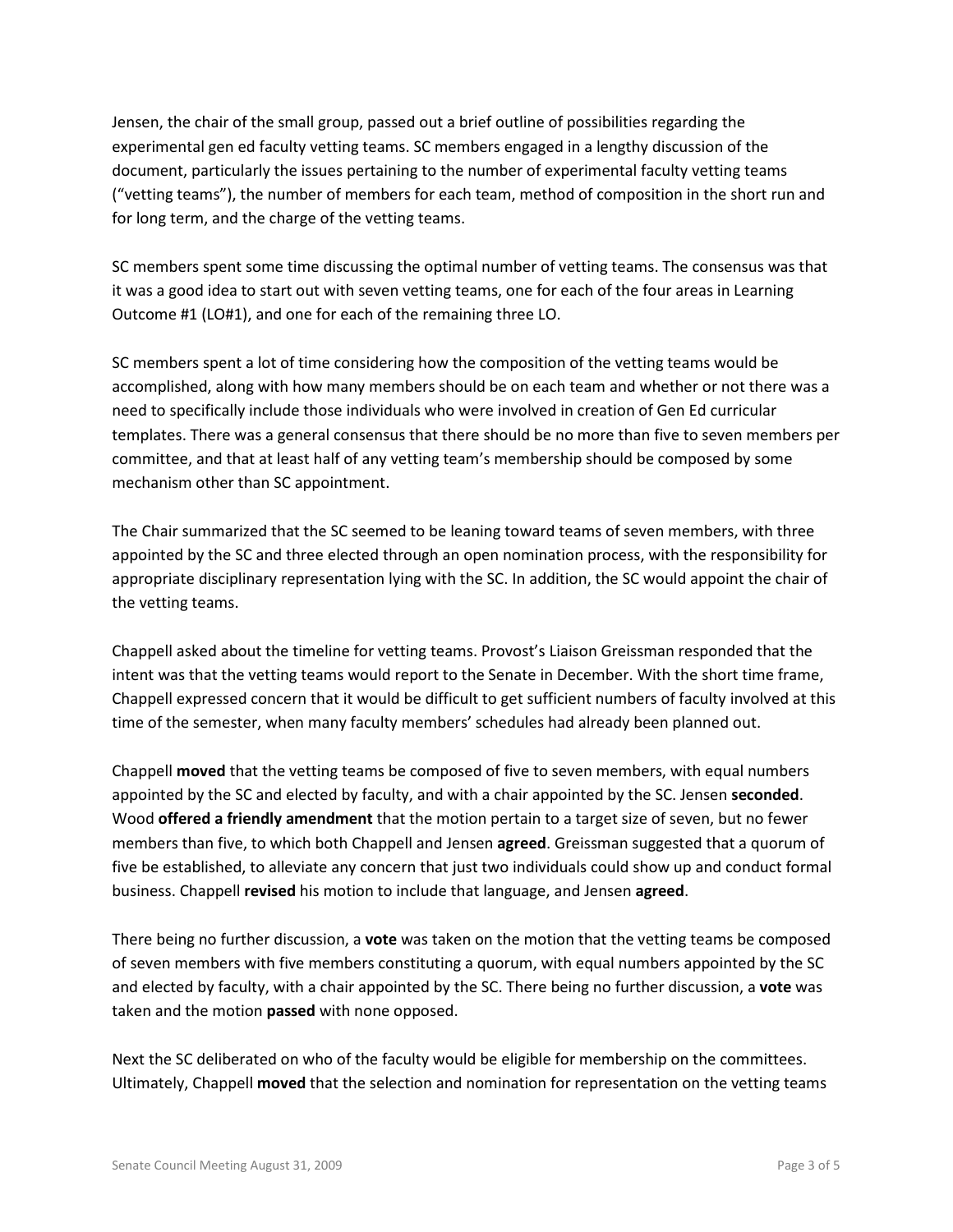come stem from a complete list of all full-time faculty employees. Yanarella **seconded**. There being no further discussion, a **vote** was taken and the motion **passed** without dissent.

The SC then turned to the method of how to fill the elected positions. The Chair referred to Jensen's earlier suggestion about a brief self-reported description created by nominees, to help aid voters. It was deemed far too unwieldy to conduct elections specific to a vetting team, and there was no sense that there was a need for specific college representation on the vetting teams.

Jensen **moved** that a ballot consist of at least three members nominated from full-time faculty employees, including self-nomination, for the various vetting teams and that once a candidate accepted a nomination, the candidate would be placed on the ballot, along with a brief description of their teaching experience. There was then a short discussion on the method of voting and how to deal with ties.

SC members were also concerned with proposing an election for all full-time faculty on such short notice. Wood suggested that the Senate do the voting during this experimental period, after which the election could be held campuswide. Chappell suggested that there be a broadcast email sent out to solicit nominations, and the SC could make appointments based on those nominations. There was concern about moving too quickly, and also concern about not moving quickly enough.

Chappell **moved** that the SC request nominations from full-time faculty employees to serve on the vetting teams, that the selection of seven members would be made by the SC, and that the members would serve no longer than through May 2010, after which elections will be conducted.

The Chair noted that Jensen's motion died for lack of a second, and so it must be rescinded prior to getting a second for Chappell's motion. There was additional discussion about the method of composition.

Chappell **reworded** his motion to **move** that: the SC rescind the previous motion; the SC will solicit nominations for service on the seven faculty vetting teams (four for Learning Outcome #1 and one team for each of the remaining Learning Outcomes) from full-time faculty employees; three members and the chair will be appointed by the SC and the remaining three selected by ballot at the October Senate meting; members of vetting teams composed in fall 2009 will serve through May 2010; a quorum of five is required for each of the vetting teams; vetting team meetings will be publicized, open meetings; and that the SC recommends future elections by ballot will involve the entire faculty. Greissman said that notices of vetting team meetings could be posted on the existing Gen Ed website. Steiner **seconded**. There being no additional discussion, a **vote** was taken and the motion **passed** with none opposed.

Jensen **moved** that as part of the experimental vetting process, the chair of each vetting team will be responsible for the assessment of the efficacy of their team's interactions and processes and that recommendations for further vetting processes be developed by the seven chairs (as a group) for the